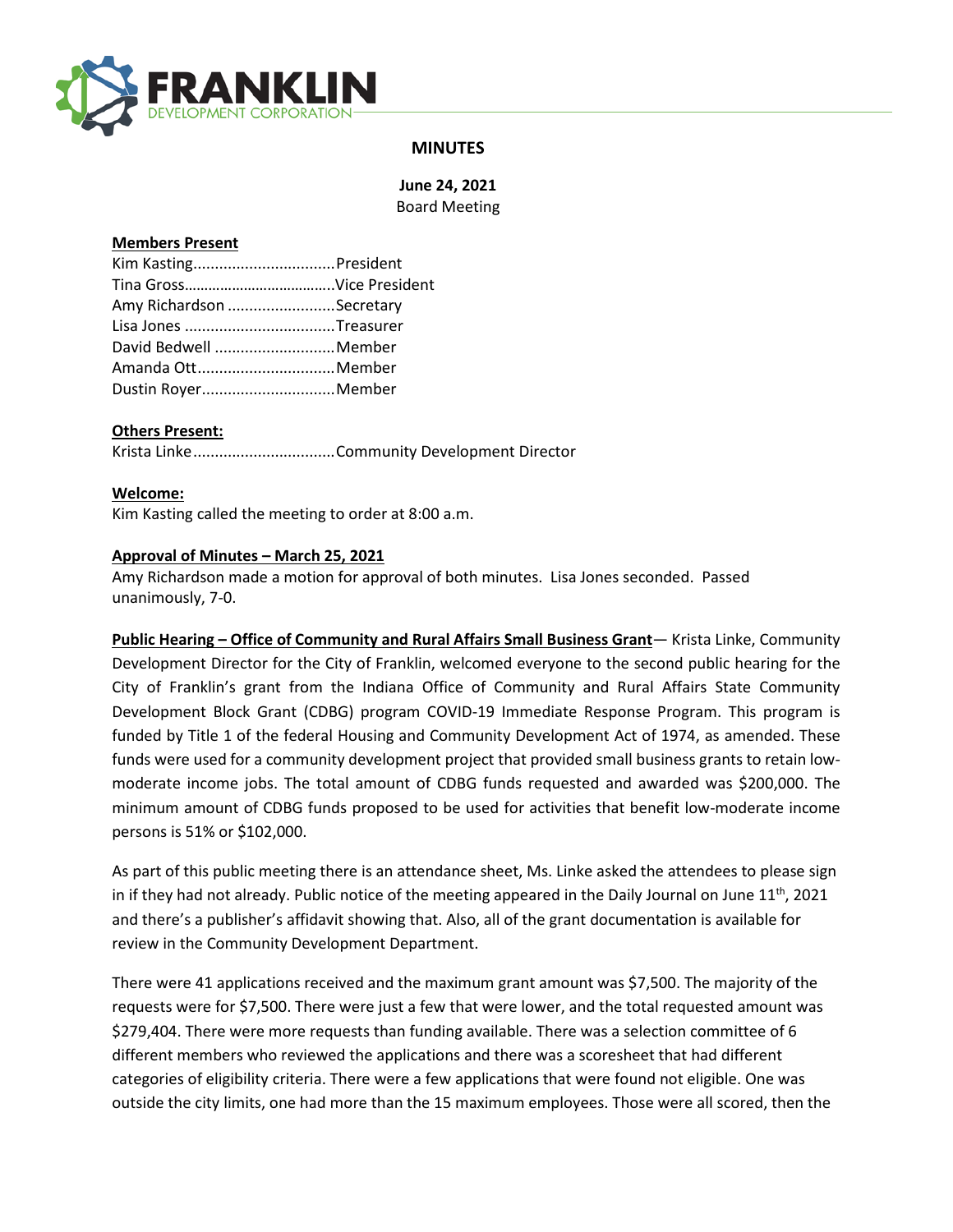scores were combined and averaged. Then they were ranked based on scores. The selection committee met and went over all of the scores and criteria to come up with a list of applications that would be funded. All of the income verification forms that had been submitted were checked. There had to be one for each employee. All of that data had to be entered into a spreadsheet to make sure that of the total number of jobs, that 51% were low-moderate income.

The Franklin Development Corporation provided an additional \$50,000, so there was a total of \$250,000 available. But for the OCRA funds, there had to be at least 51% low-moderate income jobs. Of the 175 jobs, 125 jobs were tied to the \$200,000 OCRA funds, and 57.6% of those jobs were low-moderate income jobs.

Ms. Linke then listed the names of the 32 businesses that received funding from OCRA:

Generation Art & Frame, Wild Root Salon, Frank's Guitars, Middle Davids Candles, Alicia Tisdale Salon, Vintage Whimsy, Classique Hair Salon, #1 Nails and Spa, Brick Street Boutique, Richards Brick Oven Pizza, Toodleydoo Toys, LeRose Dance Academy, Salvage Sisters, Blackbird Nest, Athen's Restaurant, Emerald Collective, Eclectic Jade, 10 Pins, DJ's Sweet Retreat, A Trophy Business, Moore Investments (dba 1823 Bakehouse), Possibilities, Blue Iris Optometry, North Water Syndicate (dba The Mint), RFD Franklin, Tagalong Farms, Tranter Racing Engines, JIBS BBQ, Diva Nails, Shale Creek, JP Parker, and Hagan Auto sales. Those were all funded by the OCRA funding.

There were five additional entities that were funded through the Franklin Development Corporation. Those were Jefferson Street Pub, Center for Global Impact (ByTavi), Farm Girl Mercantile, Brian Leslie Salon and Coffeehouse Five.

Ms. Linke explained that as part of the FDC funds, Jefferson Street Pub and Franklin Heritage both made repairs to their building caused by the storm damage on April 8<sup>th</sup>, 2020. These application did not necessary meet the eligibility of the OCRA funds, but were paid out of the FDC funds because they are in compliance with the use of FDC funding for the rehabilitation of properties. Others were non-profits that were not eligible under the OCRA program. It was lucky to have those funds from the FDC to be able to fund applications that did not meet the OCRA program criteria. Therefore, all but 4 businesses that submitted an application were funded. The majority were fully funded, there were a few that were partially funded based on the profit and loss information and other documentation they provided.

Each business that received funding in 2020 was required to submit their current employment information. There was one business that was no longer open, DJ's Sweet Retreat. That was not due to COVID, but due to health issues of the owner. Another person purchased that business and is open in that location, Norma Jean's Pasties.

Employment information was collected differently this time around. OCRA confirmed that they no longer wanted to know if each individual employee's household income was above or below the amount listed for that household size: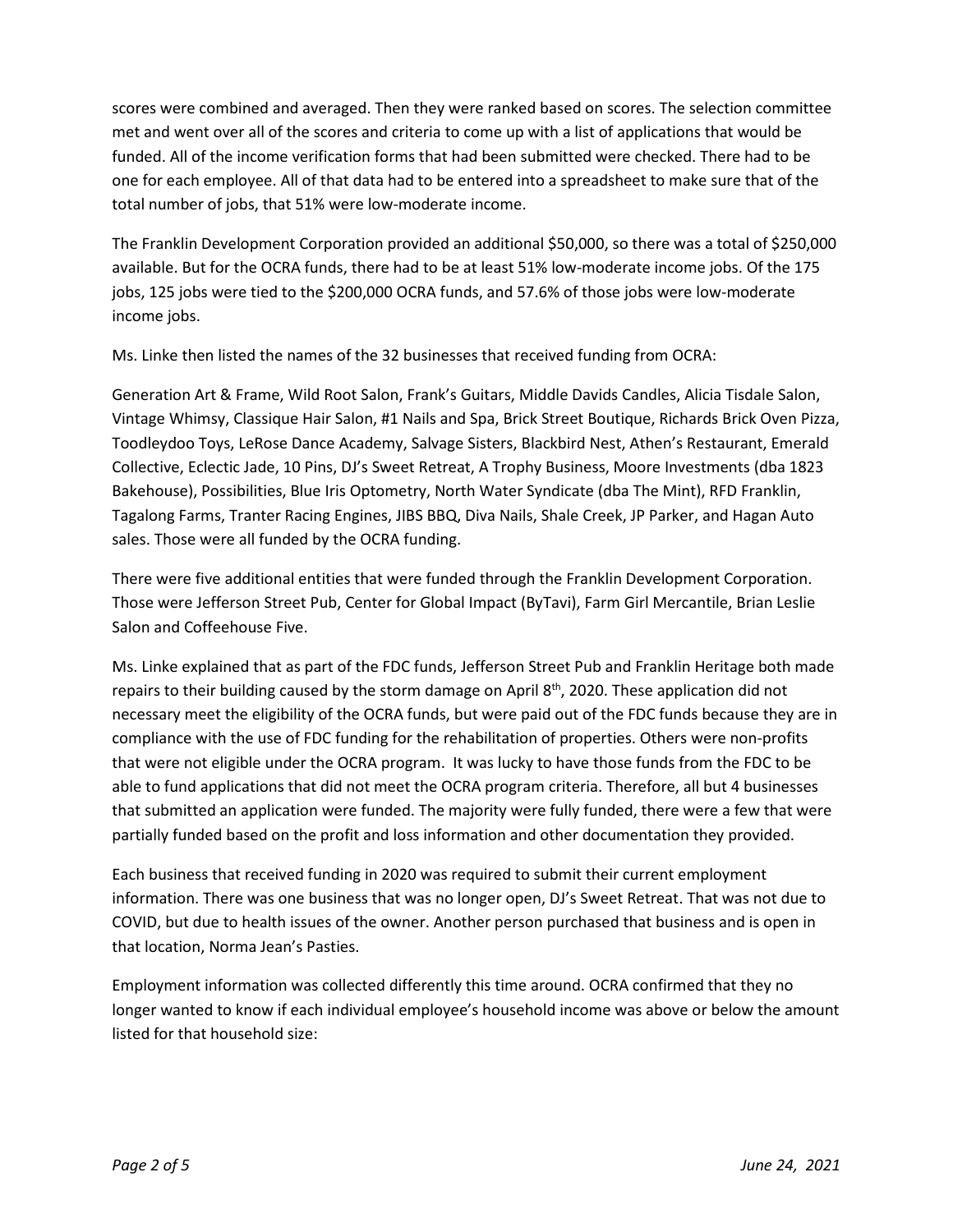| Persons | Persons                    | Persons | Persons  | Persons  | Persons  | Persons  | Persons  |
|---------|----------------------------|---------|----------|----------|----------|----------|----------|
|         | \$44,750 \$51,150 \$57,550 |         | \$63,900 | \$69,050 | \$74,150 | \$79,250 | \$84,350 |

Instead, each business owner that received grant funding was asked how many employees they currently had, if they were full or part-time, and if the current annual salary for each position was above or below \$45,950. This was much easier data to collect because business owners know what they pay each employee and they did not have to ask any employees for their particular household income information. There were a total of 169 employees reported, and all but 5 of those employees have a current annual salary less than \$45,950 per year. That's 97% of all jobs.

The City of Franklin applied for another round of funding in 2021 through Phase 3 of this program through the Indiana Office of Community and Rural Affairs but the application was not funded.

Ms. Linke asked if there were any questions. A public hearing was held with no respondents.

**Resolution 2021-01: 280 Circle Drive** – This was approved via e-mail.

# **Monthly Reports:**

- **A. Awareness Committee or Monthly Update**: Amy Richardson had no report.
	- 1. 2020 Annual Report A draft is complete.
- **B. Finance Committee or Monthly Update**:
	- 1. 2020 Audit and 990's The audit is ongoing.
	- 2. March & April 2021 Financial Reports The second Horizon account has been opened for the interest and just over \$100,000 transferred. Loans in repayment and façade grants were updated. Revolving loan fund interest through the end of April was \$102,000. Total available programming funds are \$474,468.59.

# **C. Loan and Grant Committee or Monthly Update:**

- 1. Approved Applications (Second Round of Funding for 2021)
	- a. CRLF 2021-01 FHI: 48 E. Madison Street \$84,291 Approved prior to this meeting.
	- b. CFMG 2021-04 FHI: 48 E. Madison Street \$11,821 Approved prior to this meeting. Rob Shilts of FHI and the Artcraft reported. He expressed his gratitude to the FDC. Stout Renovations is the general contractor. Work includes demolition, electrical, plumbing rough in and back façade. Ms. Richardson suggested a yard sign be put out at the site identifying it as an FDC project.
	- c. RRLF 2021-02 CARROLL: 2 Martin Place \$15,000 There is wood rot, tuck pointing on brick and chimneys, garage repair and doors and repainting. Stout Renovations is the contractor on this project as well.
	- d. RRLF 2021-03 CUMMINGS: 850 E. Jefferson Street \$15,000 Structural integrity and water penetration is the focus. Flashing, tuck pointing and chimney repair. They desire in the future to paint the house in historic colors.
	- e. CFMG 2021-05 CHRISTY: 201 E. Jefferson Street \$15,000 A lot of the originally requested work was on the roof and interior bell tower which is not covered by FDC funding. Though the project was approved, they are required to submit invoices for façade work only.
	- f. CFMG 2021-06 CARSON: 198 W. Jefferson Street \$30,000 They are doing two Airbnb rental apartments above the tattoo parlor. They will build balconies on the left and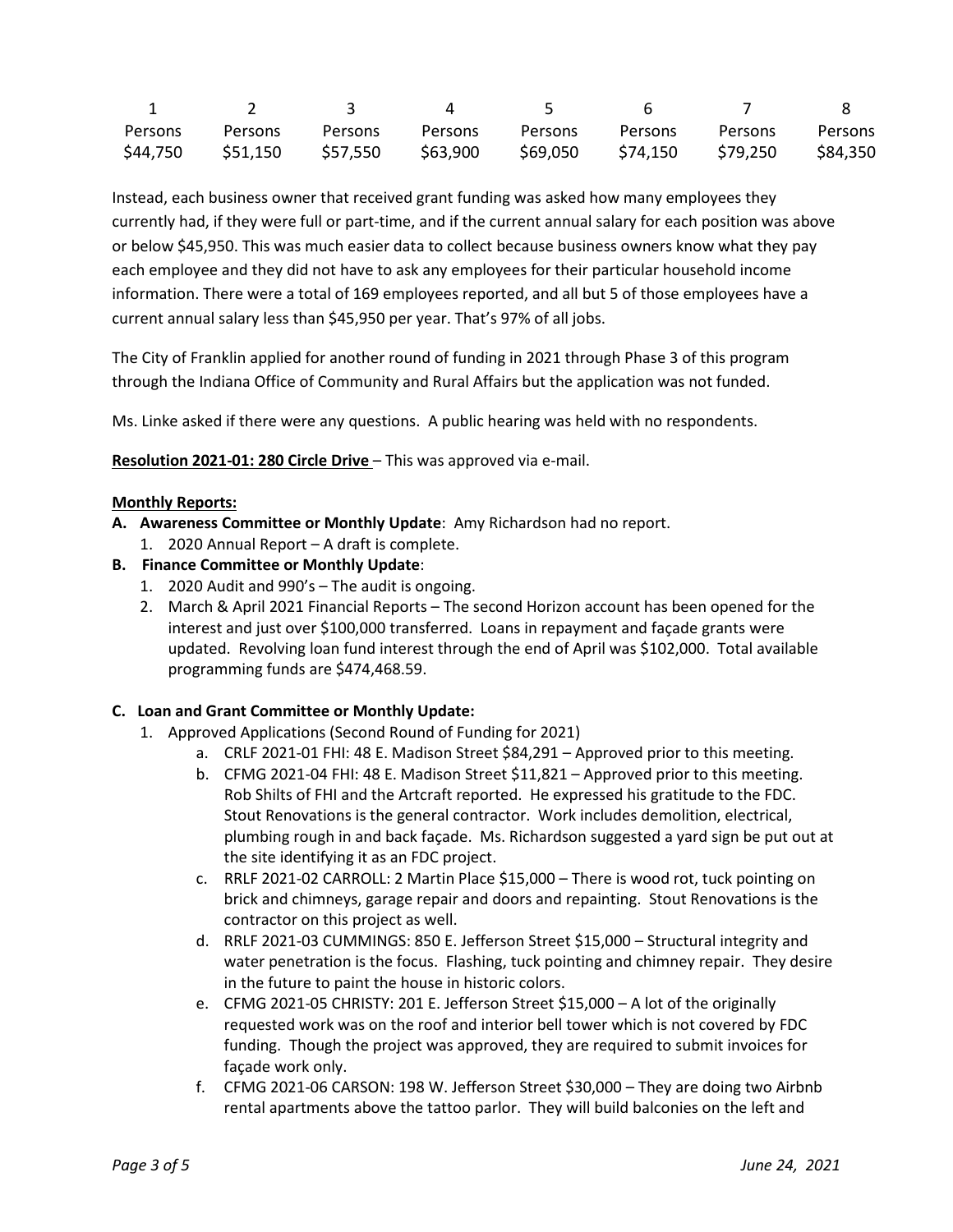right windows. Demolition is currently underway. This location also presents an opportunity for a mural.

- 2. Application not approved:
	- a. 998 E. Jefferson Street (not income eligible) This is a RDC Indiana Code stipulation.
- 3. Third Round of Funding for 2021 Discussion Ms. Linke asked whether the desire was to do another round of funding or go back to taking applications on a monthly basis. The first two rounds were both \$75,000 with round three to be determined with applications due Friday, August 27. Residential amounts had been \$50,000 and were dropped to \$15,000 and she also asked if the commission wished to keep that amount the same or increase it at all. Ms. Jones acknowledged pros and cons to either schedule. Ms. Linke felt that if a qualified project was submitted outside a round of funding and could be brought before the corporation individually, she believed the funding rounds to be satisfactory. Amanda Ott asked if residential requests are consistently for higher than the allotted \$15,000. Ms. Linke reported that every residential application received this year has been for more than \$15,000. Mr. Bedwell asked if those already awarded in 2021 would receive the option of the increased amount. Ms. Linke identified only one project from the first round, and it is complete. There are only two current projects, both with bids over \$15,000, and she could contact them to inform that they have \$20,000 to work with. And only portions are forgivable, so they still have buy in regardless of what they are awarded. Dana Monson asked what the total to work with would be for round three. Mr. Bedwell suggested maintaining the \$75,000 total unless applications require more funding and it could then be revisited by the corporation. Ms. Ott made a motion to increase from \$15,000 to \$20,000. Ms. Jones seconded. Passed unanimously, 7-0.
- 4. Request for programming funds Ms. Linke reported presenting the annual report to RDC. She asked when FDC would like to approach RDC for funding. The anticipated amount is \$100,000 for next year. Ms. Kasting suggested appealing to RDC after round three funding.

# D. **Development Committee or Monthly Update:**

1. 280 Circle Drive – Ms. Ott coordinated a volunteer cleanup day with cooperation from Franklin Heritage. A revised estimate from Stout Renovations was sent out by Ms. Linke prior to the meeting. It was for \$98,101.68. This included a metal roof for only \$600 more and hardy plank siding which was double the cost of vinyl siding. There are two house plans, one for three bedroom one bath and one for three bedroom two bath. Marissa Stout believes FDC would see the return on a three bedroom two bath. It is a \$3,000 cost difference. Ms. Jones asked the square footage of the property. Dustin Royer confirmed it to be slightly over 1,000 square feet. Mr. Royer recommended going with the vinyl plank for the flooring. Additionally, there are some grading issues and it is Mr. Royer's hope that the city can help when the driveway is put in. Due to the cost of lumber, the wood deck vs. concrete could change. Mr. Royer stated that a metal roof will not change the value of the house and that standard roofing would be adequate. He recommended the fiber cement siding. Consensus was for the three bedroom two bath. Ms. Linke led a discussion on the project budget and the level of involvement the corporation wished to have. Mr. Bedwell recommended authorizing Mr. Royer to supervise and make necessary decisions. Mr. Schafstall clarified line item decisions but not to exceed the budgeted amount. If to exceed the budget or deviate from the contract, it would be brought back before